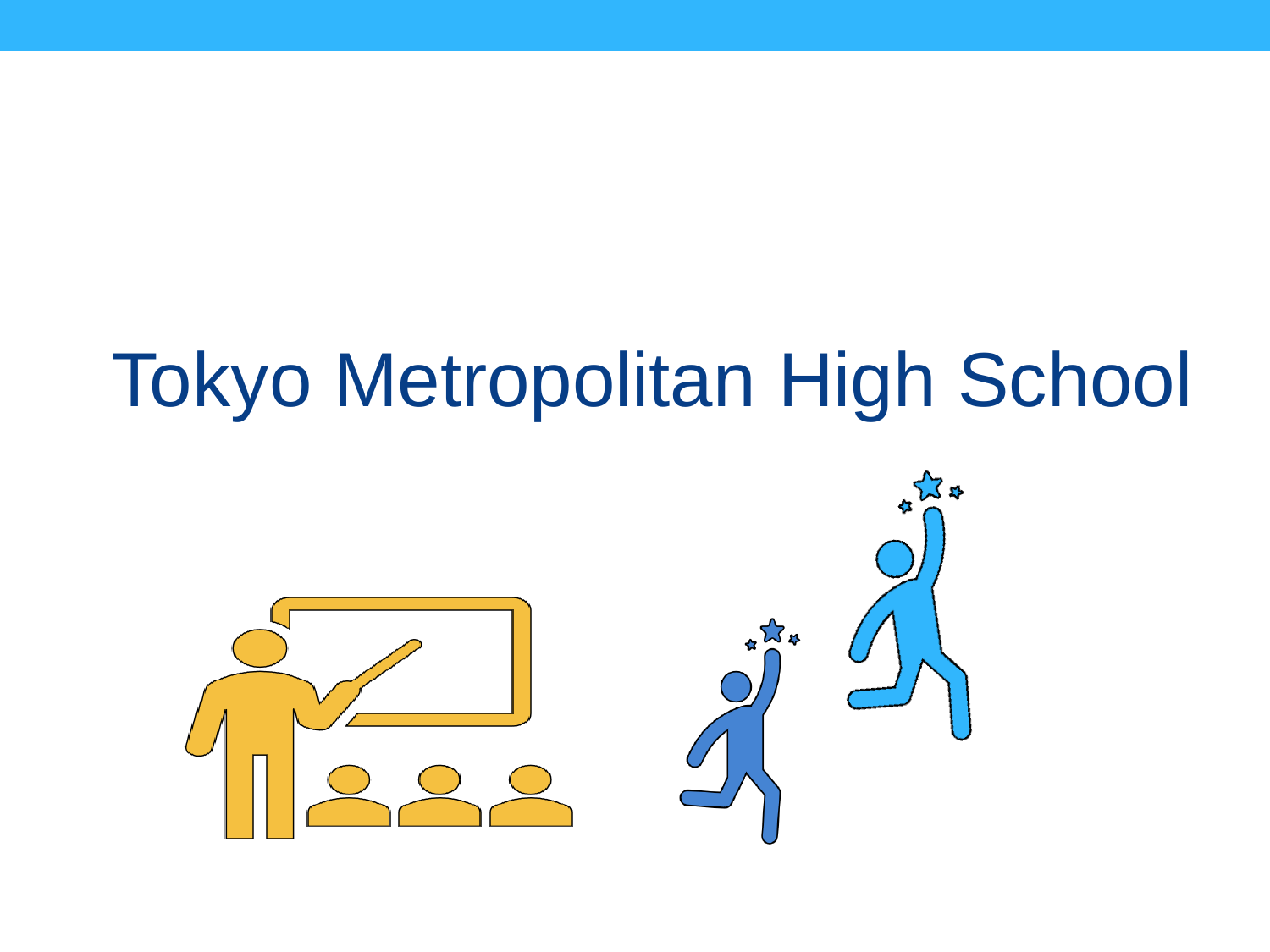## Full-Time Program and Part-Time Program

The Difference Between Full-Time Program and Part-Time Program. 2 types of "Which time do you go to school in?"

| Program                     | Days to go to school · class time                                                                                                                              |
|-----------------------------|----------------------------------------------------------------------------------------------------------------------------------------------------------------|
| 美                           | • Class starts from 8:30 am to 3 pm.                                                                                                                           |
| Full-<br><b>Time</b>        | · School day is from Mon to Fri<br>but some school has class on Sat.                                                                                           |
|                             | • 3 years for graduation.                                                                                                                                      |
|                             | • Take class either in morning, afternoon and evening<br>(class time is 4 hours)                                                                               |
| <b>Part-</b><br><b>Time</b> | Day and Night Part-Time High Schools which has the 3 time zone<br>and Night Part-Time High Schools using the same school building<br>as Full-Time High School. |
|                             | 4 years for graduation. 3 years for graduation is possible by<br>taking the credit outside of school or taking classes in other time<br>zones.                 |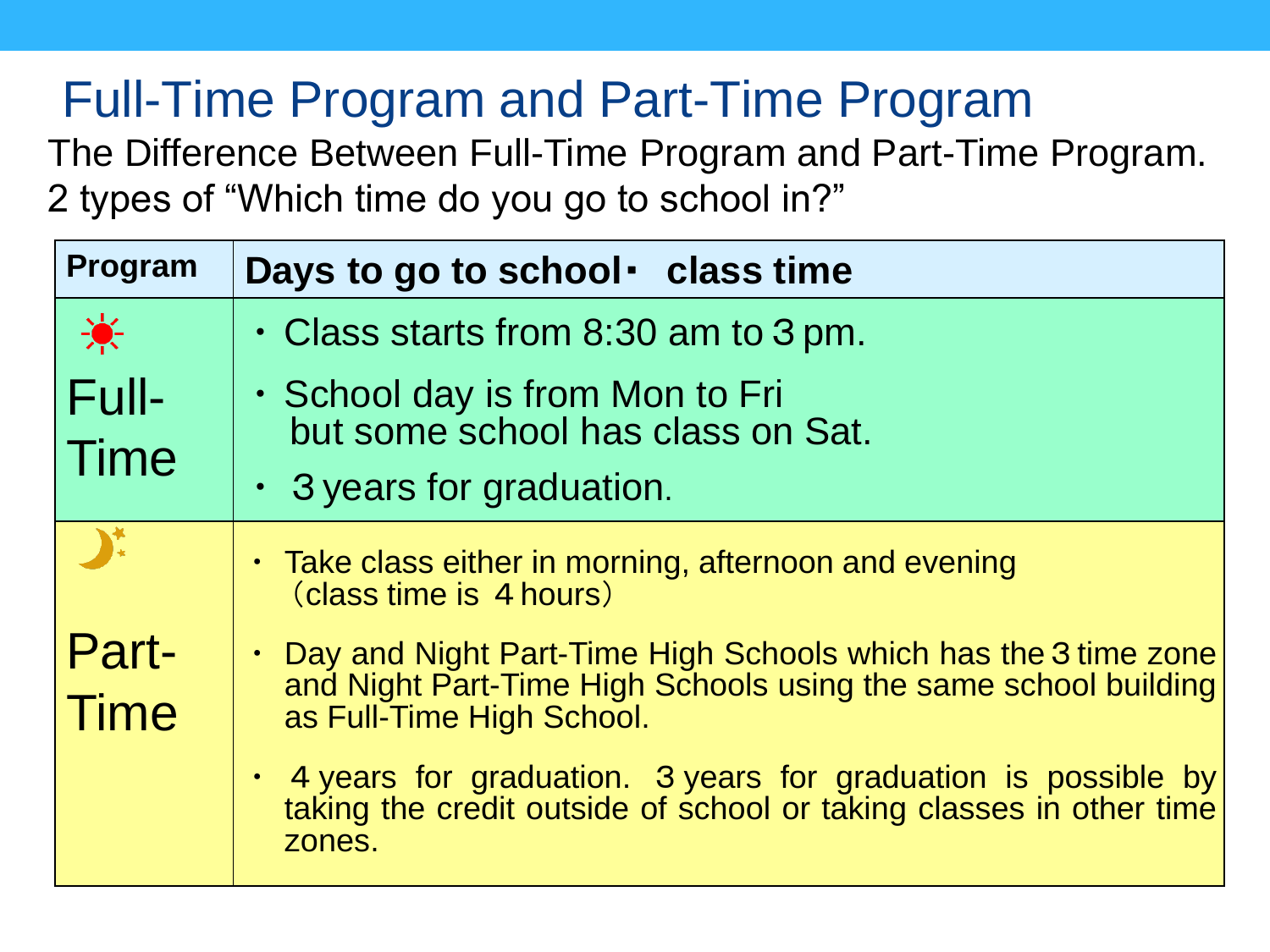## There are grade system and credit system schools.

| grade<br>system  | ◆ What you study differs by the Grade<br>$(1 - 3 \cdot 4$ Grader).<br>♦ If you cannot get the credit of the year, you will<br>be Ryunen (repeating the same grade). |
|------------------|---------------------------------------------------------------------------------------------------------------------------------------------------------------------|
| credit<br>system | ◆No school year, just choose and take the subject<br>you need.<br>◆No school year so no ryunen but you have to<br>take the credit needed for graduation.            |

**1 class hour in a week**⇒**1 credit**